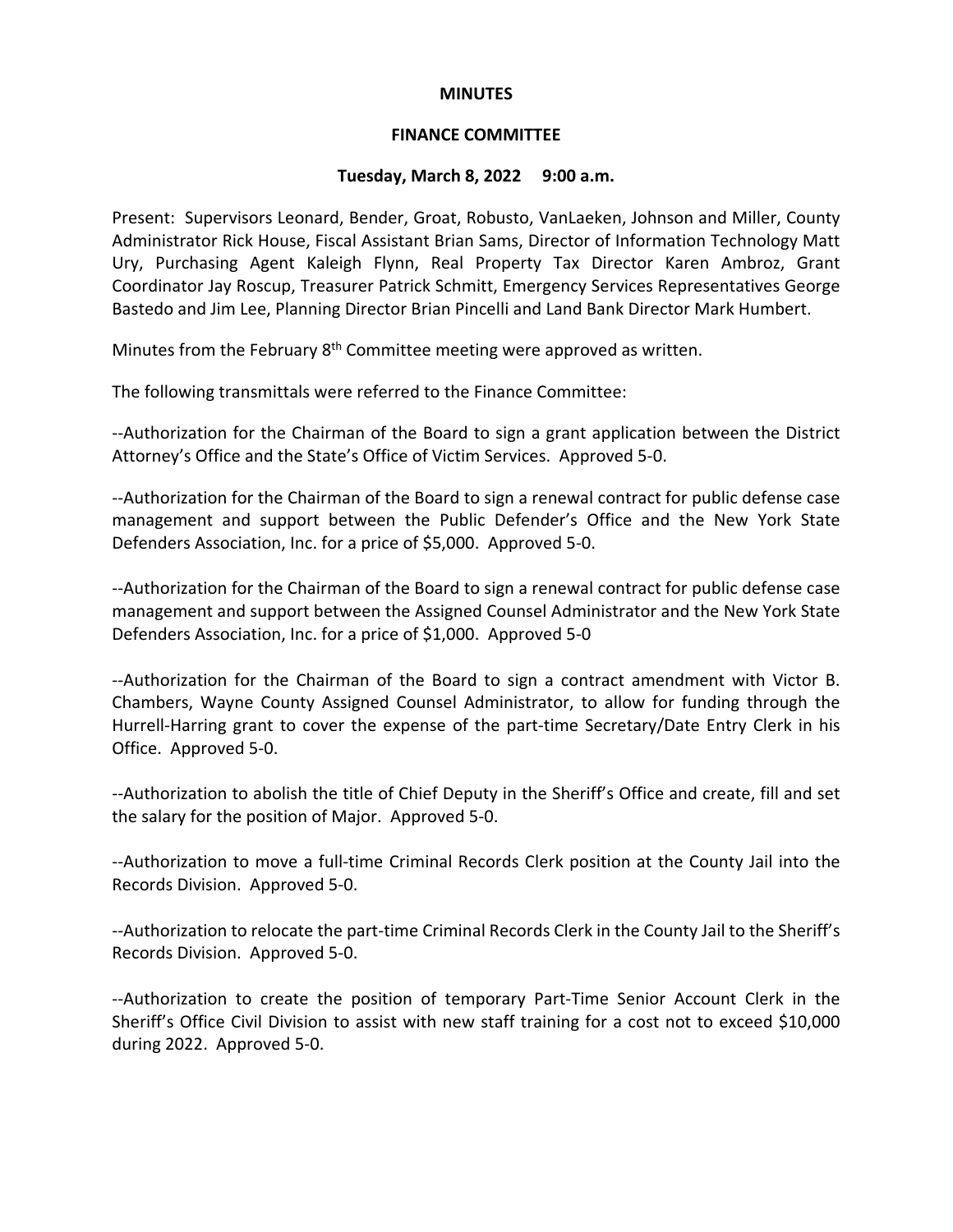--Authorization to amend the Sheriff's Office budget and carry over remaining 2021 Stonegarden Grant funding in the amount of \$11,033.65 to the 2022 budget. Approved 5-0.

--Authorization to amend the Public Works budget to cover unanticipated travel expenses. Approved 5-0.

--Authorization to rollover 2021 Highway Department projects and place funding totaling \$3,104,367 into the 2022 budget for highway projects. Approved 5-0.

--Authorization to amend the Central Garage budget to allow for the purchase of a drive-on lift at a cost of \$57,464. Approved 5-0.

--Authorization for the Chairman of the Board to sign a 99-year lease with Veterans on the Erie, Inc. for use of County property at 165 Water Street, Lyons. Approved 5-0.

--Authorization to create projects in the Highway Department totaling \$1,158,000. Approved 5-0.

--Authorization to establish the Sodus Point Playground Equipment Project in the amount of \$78,8786 and authorization for the Chairman of the Board to sign a contract with Parkitects, Inc. for the purchase and installation of playground equipment. Approved 5-0.

--Authorization for the Chairman of the Board to sign a contract with Pan-American Enterprises, Inc. for exterior painting at the Nursing Home. Approved 5-0.

--Authorization to award the contract for Nursing Home sidewalk replacement to Modern Masonry of Clyde for a cost of \$76,610. Approved 5-0.

--Authorization for the Chairman of the Board to sign a three-year agreement with FM Generator for emergency generator maintenance service for a cost of \$41,850. Approved 5-0.

--Authorization for the Chairman of the Board to sign a contract with Sessler Environmental Services for asbestos abatement removal in the storage building at Black Brook Park. Approved 5-0.

--Authorization for the Public Works Department, on behalf of the County, to apply for a \$50,000 grant for the Wayne County Museum from the Genesee Valley Rural Revitalization Fund; there is no County cost associated with obtaining the grant. Approved 5-0.

--Authorization for the Planning/Economic Development Department to make modifications to Agricultural District #1. Approved 5-0.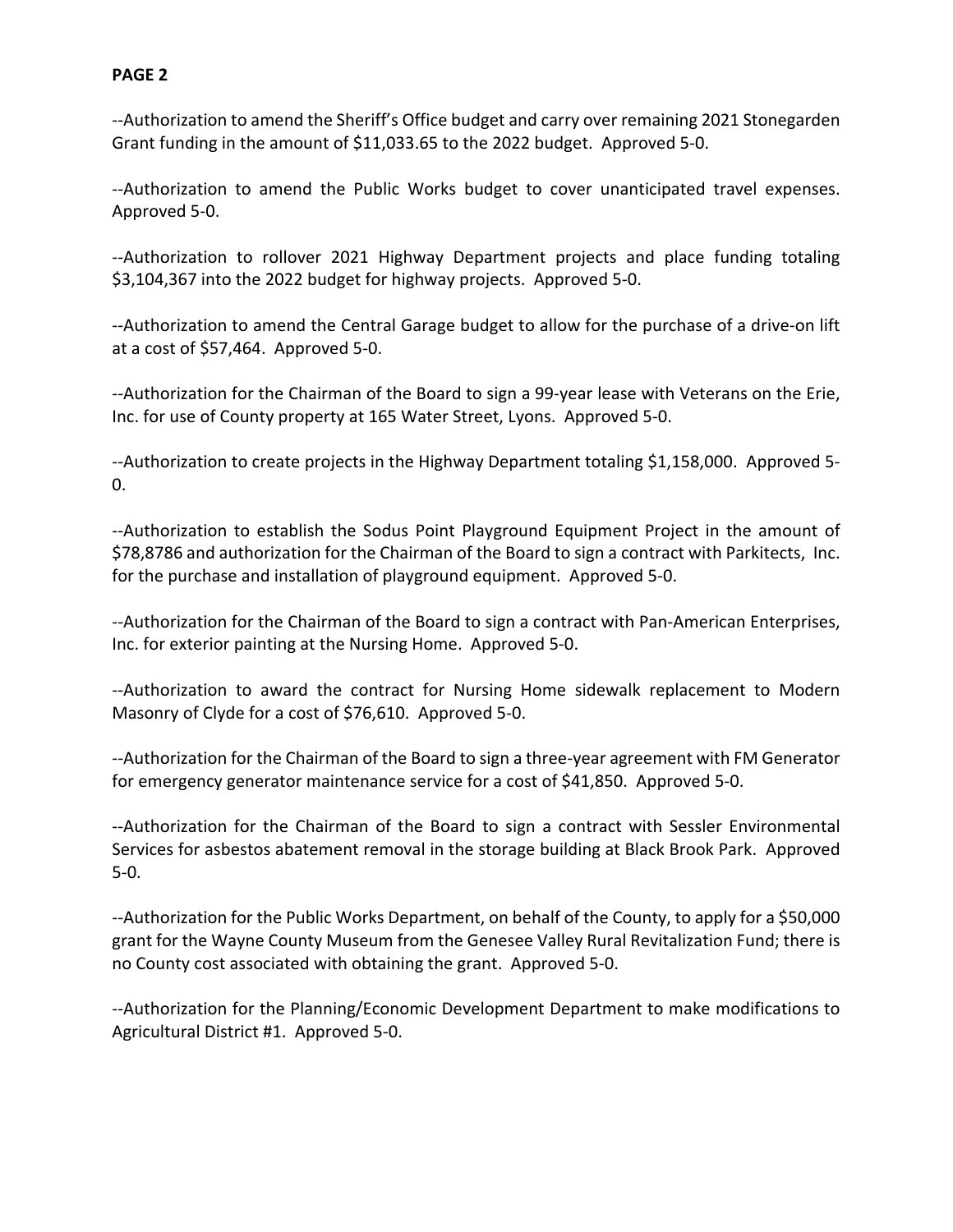Supervisor Miller left the meeting at 9:20 a.m.

--Authorization for the Planning/Economic Development Department to submit an application to the State Department of Agriculture and Markets to update the County's Farmland Protection Plan. Approved 5-0.

--Authorization for the Planning/Economic Development Department to issue Requests For Proposals for updates to the County's Solid Waste Management Plan, Local Laws and recommendations for enforcement. Approved 5-0.

--Authorization for the Chairman of the Board to sign an agreement between the Planning/Economic Development Department and Lamar Advertising for design and advertising on six billboards for a cost of \$90,000. Approved 5-0.

--Authorization to designate Wayne County Planning/Economic Development Department Planner, Thomas Lyon, as Certifying Officer for Community Development Block Grant Housing Environmental Review. Approved 5-0.

--Authorization for the Planning/Economic Development Department to make a determination under the State Environmental Quality Review Act for proposed modifications to the County's Agricultural District. Approved 5-0.

--Authorization for the Board of Supervisors to oppose the New York State Farm Workers' Fair Labor Practices Act that would allow for a change in the existing overtime threshold for farm laborers below 60 hours a week. Approved 5-0.

--Authorization for the Chairman of the Board to sign a 90-day contract extension between the Nursing Home and Rehab Resources for the provision of rehabilitation services. Approved 5-0.

--Authorization for the Chairman of the Board to sign a contract between the Nursing Home and HealthPro Heritage for the provision of rehabilitation services. Approved 5-0.

--Authorization for the Chairman of the Board to sign a contract between the Public Health Department and the NYS Department of Health for operation of a local Childhood Lead Poisoning Prevention Program. Approved 5-0.

--Authorization to amend the Public Health Department budget and transfer remaining 2021 COVID-19 ELC funding in the amount of \$222,083 into the 2022 budget. Approved 5-0.

--Authorization to amend the Public Health Department budget and transfer remaining ELC Reopening Funds into their 2022 budget to be expended to support school districts in meeting work plan objectives. Approved 5-0.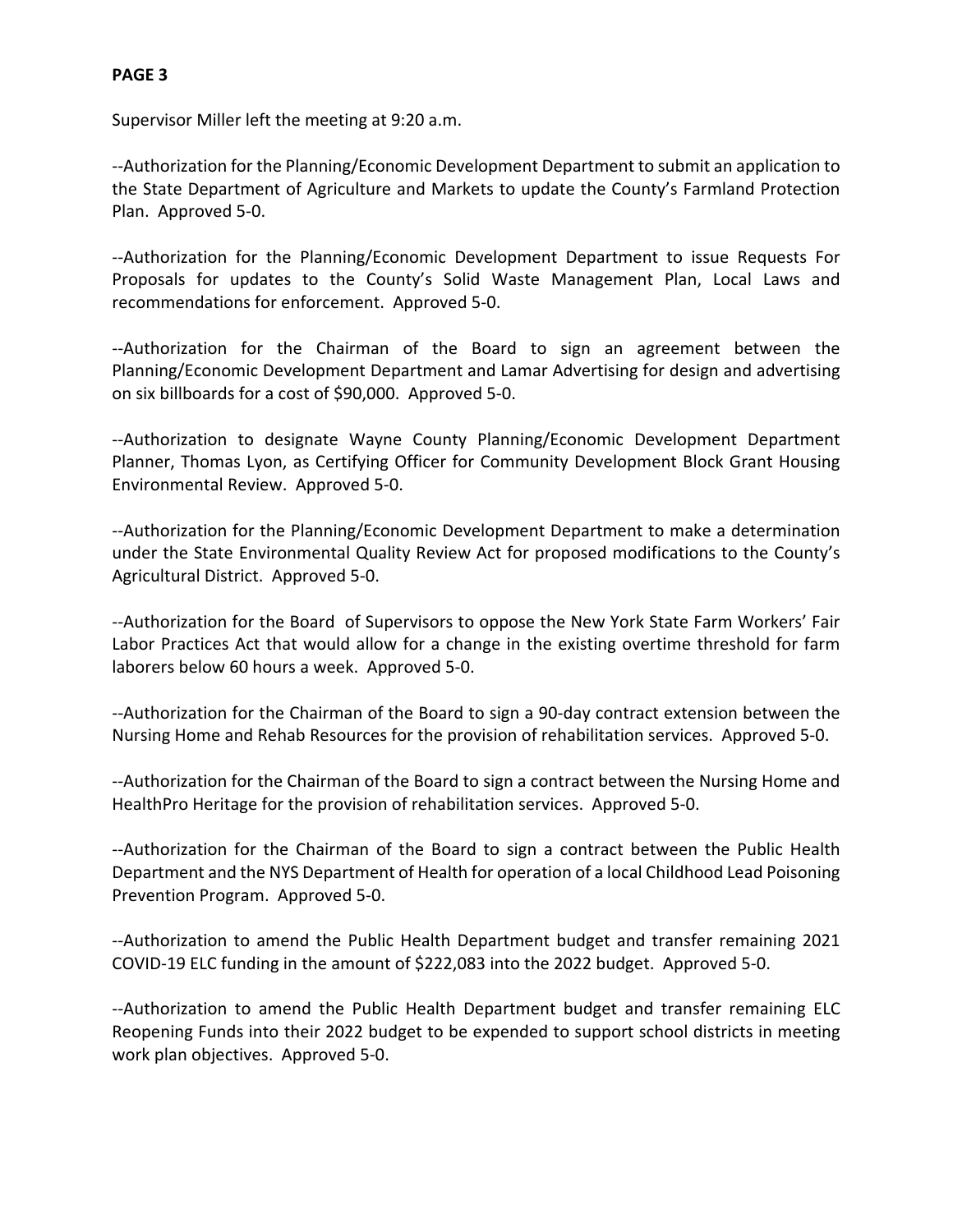--Authorization to amend the Public Health Department budget and transfer remaining 2021 NYS Department of Health COVID-19 vaccination response funding totaling \$99,621 into their 2022 budget. Approved 5-0.

--Authorization for the Chairman of the Board to sign a three-year renewal contract between the Public Health Department and Jack Venesky CPA & Associates for ambulatory health care facility cost reporting for a price of \$25,500. Approved 5-0.

--Authorization for the Public Health Department to accept a \$4,000 Performance Incentive Award from the NYS Department of Health. Approved 5-0.

--Authorization for the Commissioner of Social Services to sign an agreement with the Wayne County Sheriff's Office for welfare fraud investigation services for a cost of \$170,779. Approved 5-0.

--Authorization for the Chairman of the Board to sign an agreement between the Department of Social Services and Finger Lakes Community College for Social Service employee training at a cost of \$68,013. Approved 5-0.

--Authorization for the Chairman of the Board to sign a contract amendment between the Department of Social Services and Youth Advocacy Program to allow for a wage increase for staff; their salaries have remained locked in since 2019. Approved 5-0.

--Authorization to abolish one full-time Data Entry Operator position at the Department of Social Services and one full-time Senior Clerk/Typist position at the Department of Aging and Youth and create and fill the position of full-time Principal Audit Clerk in the Department of Social Services. Approved 5-0.

--Authorization for the Chairman of the Board to sign an agreement amendment between the Department of Social Services and the Child Care Institution--Cayuga Home for Children. Approved 5-0.

--Authorization for the Chairman of the Board to sign an amended agreement between the Department of Social Services and the Child Caring Institution--St. Ann Institution. Approved 5-  $0<sub>l</sub>$ 

--Authorization for the Chairman of the Board to sign an amended agreement between the Department of Social Services and the Child Caring Institution—Children's Home of Wyoming Conference. Approved 5-0.

--Authorization for the Chairman of the Board to sign an amended agreement between the Department of Social Services and the Child Caring Institution—Children's Village. Approved 5- 0.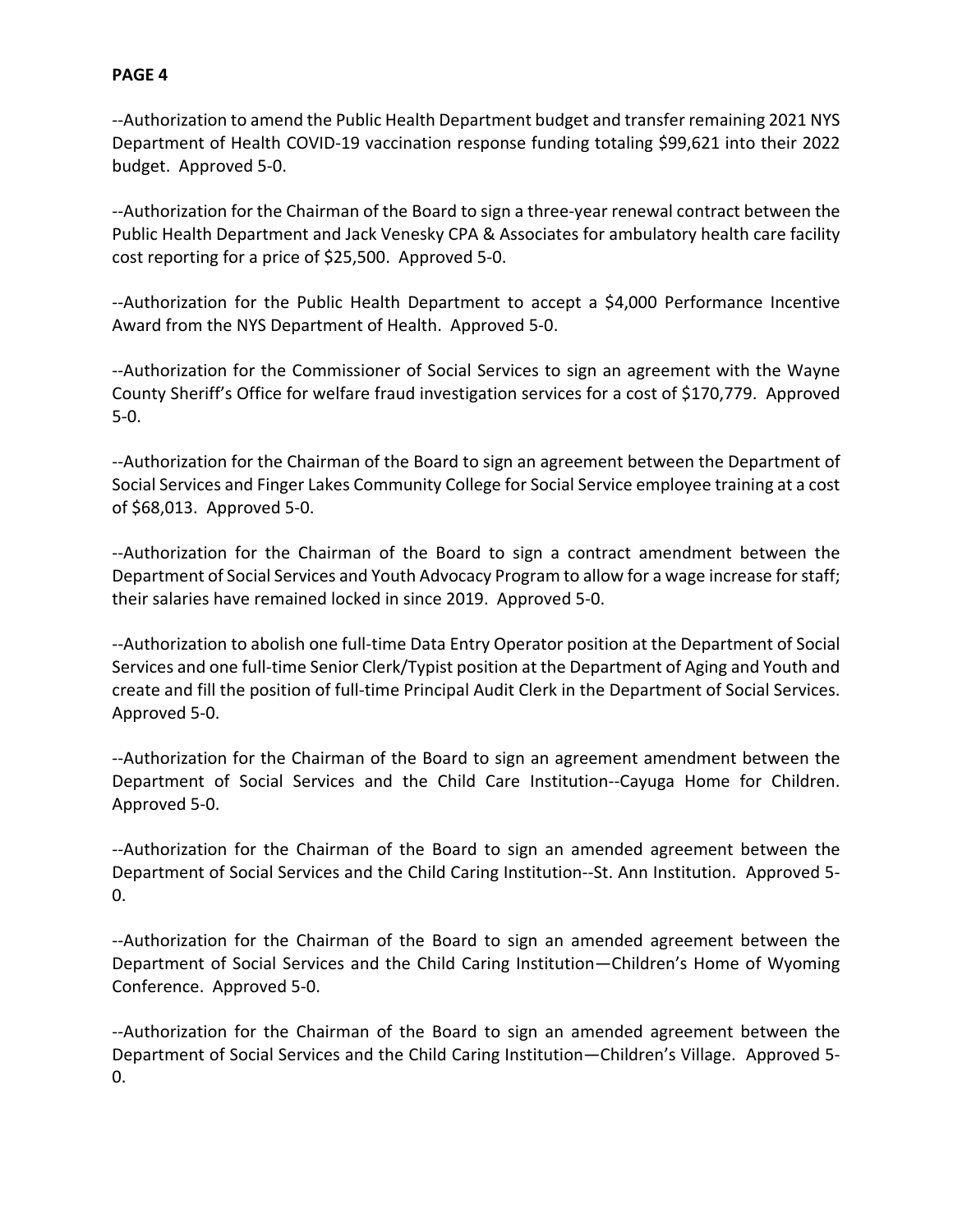--Authorization for the Chairman of the Board to sign a contract between the Department of Social Services and Catholic Charities of the Finger Lakes for the provision of Supplemental Security Income/Interim Assistance Reimbursement Care Management Service for a price of \$77,500. Approved 5-0.

--Authorization for the Department of Social Services to accept funding from the New York State Office for the Prevention of Domestic Violence in the amount of \$94,699. Approved 5-0.

--Authorization to rollover unspent Stimulus funds and amend the Department of Aging and Youth budget. Approved 5-0.

--Authorization to rollover unspent Unment Needs Funds and amend the Department of Aging and Youth budget. Approved 5-0.

--Authorization to hire Lifeguards for Sodus Point Beach Park and set salary rates for the 2022 season. Approved 5-0.

The monthly report for the Information Technology Department was distributed with the agenda. During February the Help Desk received 478 support requests, six computers were installed, the update to phones in the Department of Social Services started and the Security Event and Incident Management software system was installed on the County network. Mr. Ury made the Committee aware of a provider problem with the new phone system at the Nursing Home and Jail; there was one day when outside calls could not come in of go out of the facilities. He also informed the Committee some computer equipment ordered for this year has already been received; he did not expect delivery to be this soon.

Mr. Ury presented a transmittal requesting authorization to implement County standardization of data center servers and server storage with HP Enterprise. He noted the various servers within the County and the need for uniformity. Approved 5-0.

In other business, Mr. Ury said the IT Department is on high alert due to the recent situation in Ukraine. The Department is monitoring every log on every device and staff are doing due diligence to make sure there is no unwanted access to the system. The Department does not allow traffic from foreign countries on their equipment. As retirements occur, Mr. Ury will be looking to restructure the Department to allow for additional security positions and succession planning.

The request from the Public Defender's Office to utilize evidence.com software to place information the Office obtains related to State Discovery Laws was briefly discussed. Mr. Ury said other participants in Discovery Law information in the County are already accessing this platform for their information. The data created and put into the 'cloud' belongs to the County and allows network-based access to communication tools. All the messages and information are stored in the service provider's hardware. Mr. Ury said the information being required through Discovery Laws is enormous and is bogging down the County's system. Changing over to a cloud based storage system will free up County storage space.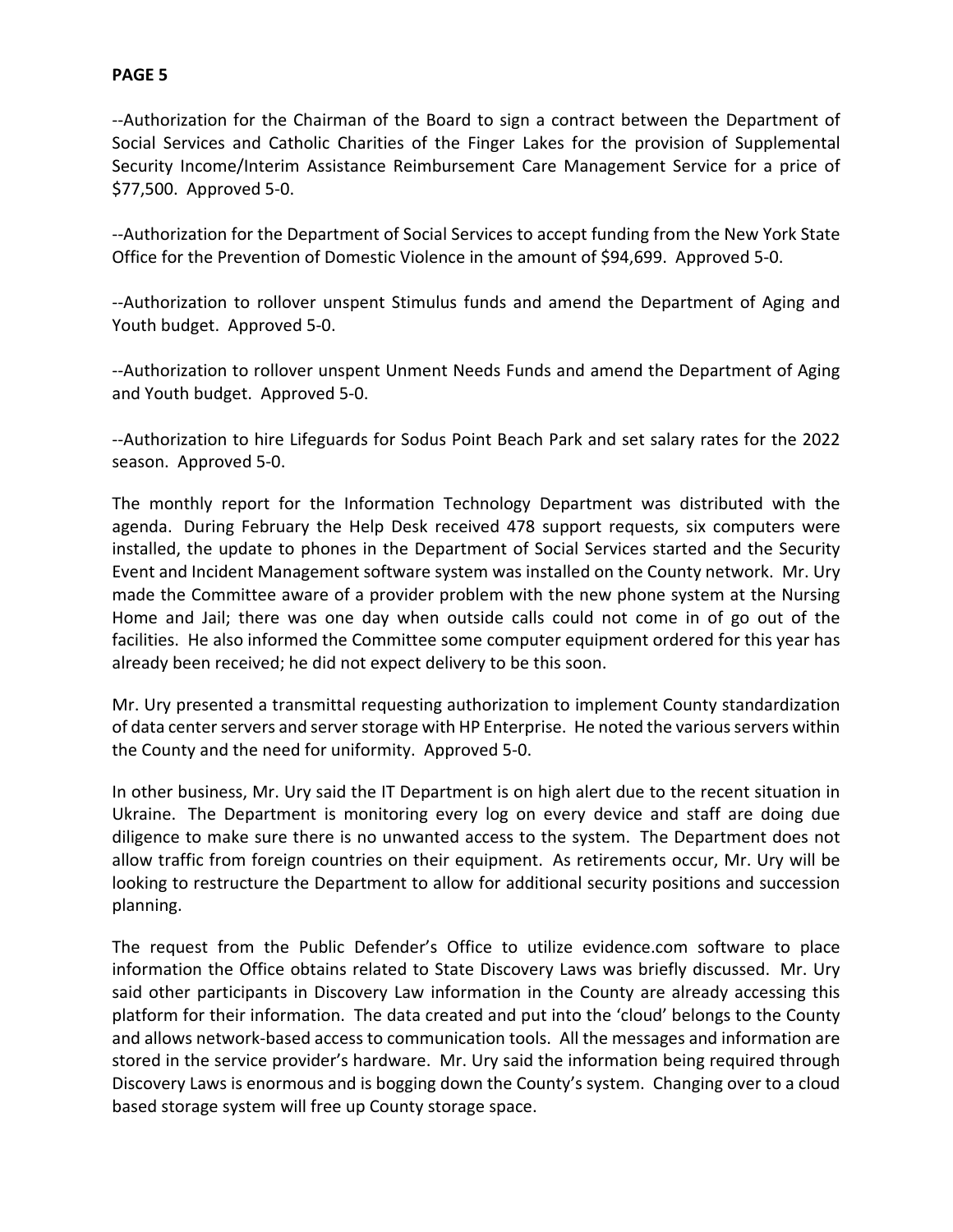Mr. Roscup informed Supervisors delays in Federal and State budgets will result in delay of grant opportunities. He is concerned grant application availability will all arrive at one time from multiple funding agencies, with a limited amount of time to return the grants. He and

Department Heads may need flexibility from Committees and the Board regarding submission of grant requests and requested patience in advance for walk-in items pertaining to permission to apply for grants the County identifies as a priority.

The Annual report for the Audit Department was received and filed. A copy of the report was sent electronically to all Supervisors prior to today's meeting. Staff audited and approved 18,862 invoices totaling \$60 million in claims for payment in 2021. The report include a list of why some claims were not approved for payment. The Department updated the County Travel Policy, implemented several recommendations from the external auditors and Ms. Scott obtained her Certified Fraud Examiner Credential. In the coming year the Audit Department will focus on ensuing the County has current contracts, continue to perform annual audits, conduct a risk assessment for the Compliance Office and address recommendations from the County's external auditors.

The following transmittals were presented for the Purchasing Department:

--Authorization to accept bids in electronic format and set the standards which electronic bids will be accepted. Ms. Flynn said she believes this system of receiving bids will increase efficiencies in the Department. There are criteria that must be met for this to occur. The County will still accept bids in hard copy; this is just providing an additional option for bidders. Approved 5-0.

--Authorization for the Chairman of the Board to sign an agreement, for up to three years, with BidNet Direct for the provision of online solicitation and receipt of bids, RFPs and RFQs. Ms. Flynn said this action should promoted greater competition and competitive pricing by opening up the vendor pool. There are about 300 school districts and municipalities within New York that use this platform, plus more throughout the United States. Approved 5-0.

--Authorization for the County to register as a public agency participant of Savvik Buying Group for the use of cooperative contracts. Ms. Flynn said this would allow the County to make purchases off other municipal/political subdivision contracts. The County would still need to scrutinize each contract to make sure they meet local requirements. Approved 5-0.

The monthly activities report for the Real Property Tax Services Department was included with the agenda. The Towns of Williamson, Wolcott, Butler, Macedon and Palmyra are conducting 2022 assessment roll revaluations. Ms. Ambroz voiced concern that some town equalization rates are very low and encouraged a re-val to make their assessments closer to 100%. Some activities in the Department since the last meeting include: preparation of maps for the Wayne County Soil and Water Conservation District to complete soil group worksheet requests for REDI projects, production of a sales report for the final quarter of 2021--the Office did not receive V4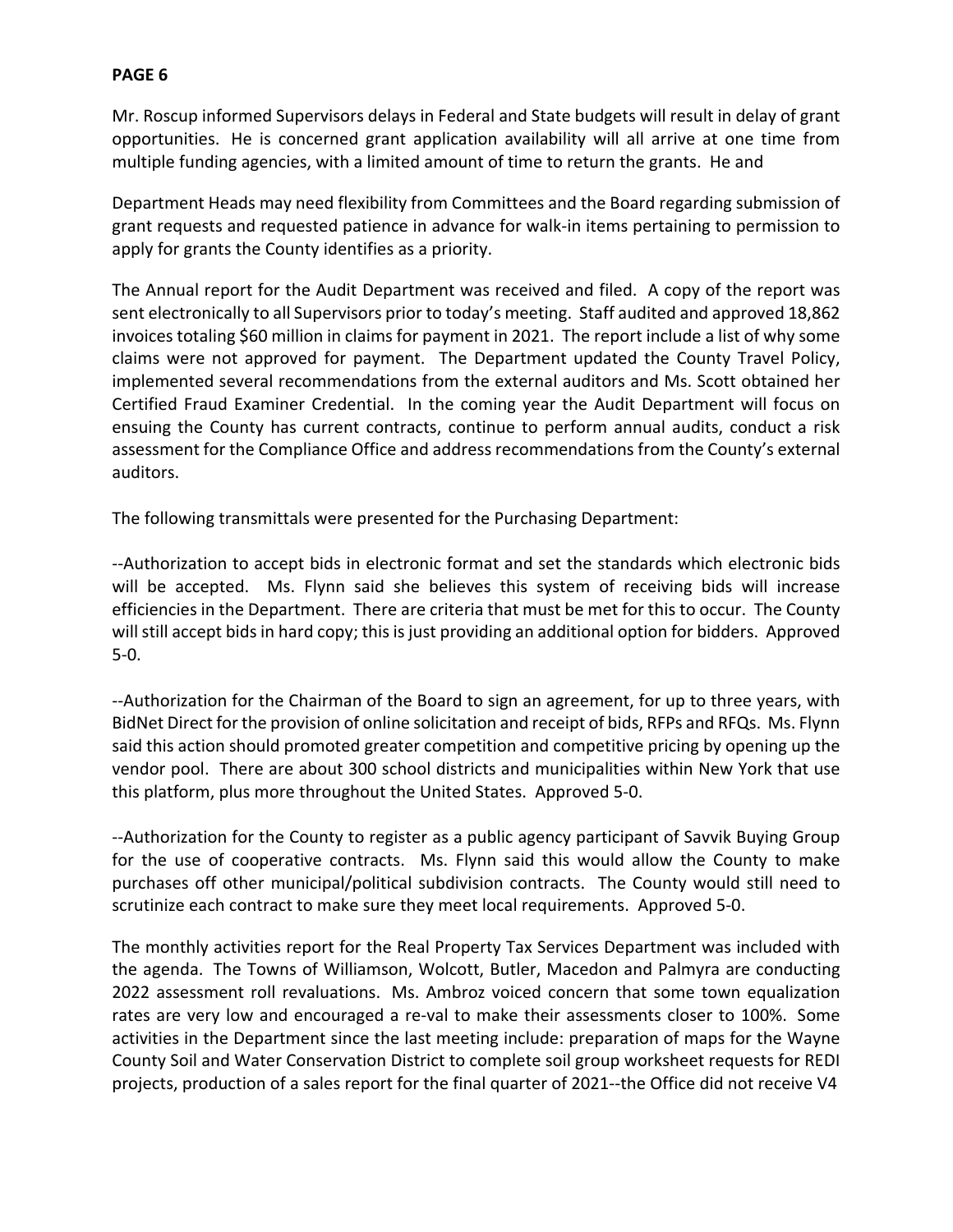back-up information from the Towns of Rose or Butler. The electronic sales report file that was created was sent to the State. Special Franchise calculations were completed, with the exception of the Town of Sodus. Agricultural assessment value updates were provided to assessors and annual invoices were mailed to school districts and villages for tax bill preparation costs. During the month the Department processed 175 transfers of property.

Mrs. Ambroz presented a transmittal requesting authorization to correct errors on tax rolls in the Towns of Savannah and Ontario. Approved 5-0.

Ms. Ambroz informed the Committee some towns are having difficulty finding individuals to sit on their Board of Assessment Review; this is especially needed for those towns going through a revaluation process. In the event a town does not have a Board of Assessment Review in place the County Treasurer, Chairman of the Board and Clerk to the Board must fill in. If grievance day can be changed in a municipality was questioned. Ms. Ambroz noted final assessment rolls have to be done by July 1<sup>st</sup>; this means there is a short window of time the date could be changed to and still meet the July 1 date.

Ms. Ambroz received a request from the Town of Wolcott Assessor for the County to increase their income limit for the aged exemption. The County limit is currently \$13,500-\$21,900. There are towns that are under and some over these amounts.

Ms. Ambroz presented an additional transmittal that was not on the agenda requesting authorization to award the contract for the AutoCAD conversion project to VHB using ARPA funds for the amount of \$243,900. There were four requests for proposals received for this professional service, all were graded independently by the County's GIS Coordinator, Emergency Management Director, IT Director, Tax Map Technicians and Ms. Ambroz. VHB submitted the highest costing proposal; however, after review, was found to have the highest score from four separate criteria grades. The AutoCAD conversion project was proposed on Best Value – so, taking the cost out of the project, and basing the decision on the method presented, VHB was the selected vendor. They offer a more hands on, manual, slower methodical process allowing the tax map technicians to be more involved with the conversion and interpretation of necessary information during the conversion. This particular vendor has familiarity with similar projects in the State. Mr. Ury stated this is the first phase of the AutoCAD project, once complete; the GIS Coordinator, using grant funds awarded to Planning/Economic Development Department, will develop a layer of countywide systems and facilities that can be placed into the system and shared with other municipalities for their planning purposes. The initial portion of the project is anticipated to take one-year. Approved 5-0.

The Annual Report for the Treasurer's Office was received and filed. A copy of the report was electronically sent to all Supervisors in advance of today's meeting. The Office operated with nine full-time and one part-time employee. Ninety-six percent of property owners in the County paid their property taxes in 2021; this figure is down one-percent from the previous year. The County had \$4.8 million in tax re-levy from schools and villages. The Treasurer's Office had 339 full title searches performed and 790 updated searches performed for tax enforcement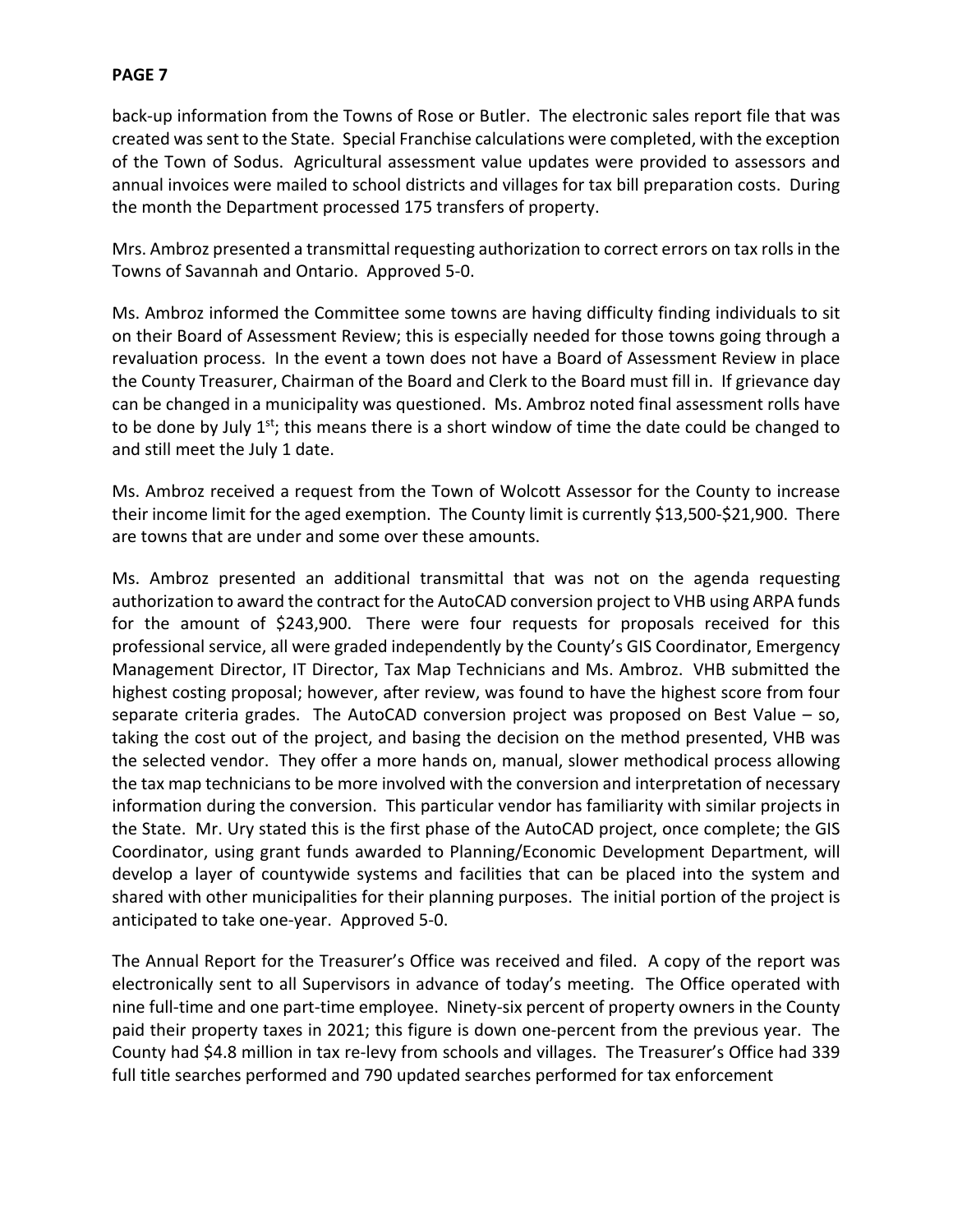proceedings, costing a total of \$92,590. During 2021 the County earned interest income of \$798,515, this number is down from the prior year. The County owes on four bonds—Nursing Home, Public Safety Building, Energy Bonds and William Street Property. In 2021 the Treasurer's Office issued 2,095 Certificates of Residency to college students, resulting in the County paying \$4.6 million to community colleges. The County took in \$503,170 from gaming revenue; the amount is more than double from the previous year.

The monthly activities report for the Treasurer's Office was presented. In February ten contracts were started for unpaid 2019, 2020 and 2021 taxes to help taxpayers avoid tax foreclosure. The last day to redeem a property from tax foreclosure is April 29<sup>th</sup>. Mr. Schmitt made Supervisors aware of an error during the processing of a recent County payroll where all employees received two direct deposits into their bank accounts. The funds were recouped by the County from the financial institutions the same day the error occurred; however, funds were not able to be recouped from all accounts they were deposited into. An effort is underway to have the last few employees return the funds. Mr. Schmitt said the County now has a mechanism in place so this error will not occur again.

Through the end of January 2022 there were 2,187 parcels listed on the 2020 County tax foreclosure list. The Treasurer's Office received 25 COVID hardship letters; this is only a small percentage from the 464 letters that were sent to taxpayers. Mr. Schmitt noted Court Trusts were recently audited, with no deficiencies found. A Court Trust is established pursuant to a court order, when no other beneficiary is named.

Mr. Schmitt presented interest income comparison figures from 2019-2022 for the General Fund, Highway Fund, Highway Machinery, Nursing Home Funds, Capital Project Fund and Workers' Comp. Fund. At the end of 2019 these accounts ended the year over budget by \$1.3 million, in 2020 ended the year with a negative balance of \$215,216, and ended 2021 with a negative balance of \$666,200. There is a Federal Reserve meeting scheduled for next week, it is anticipated interest rates will be increased at that time. Mr. Schmitt believes interest income projected in the 2022 budget will be exceeded.

Mr. Schmitt presented the following transmittals:

--Authorization for the Chairman of the Board to sign a contract with Venesky & Company to review the County retirement payment allocation process for a cost of \$4,000. Mr. Schmitt said he and the County's IT Director have reviewed the process and are looking to see if there are efficiencies that can be made. The two are not certain the proper calculations have been utilized over the past several years. Venesky & Company will review the County's allocation process and hopefully develop a new simpler process. Approved 5-0.

--Authorization to amend the County budget to include \$6,217 in interest earning revenue and place the same amount into the Expenses for Property Acquired—consultant account. Mr. Schmitt said the funds will be used to pay for tax bills that have yet to be transferred and require payment distribution. Approved 5-0.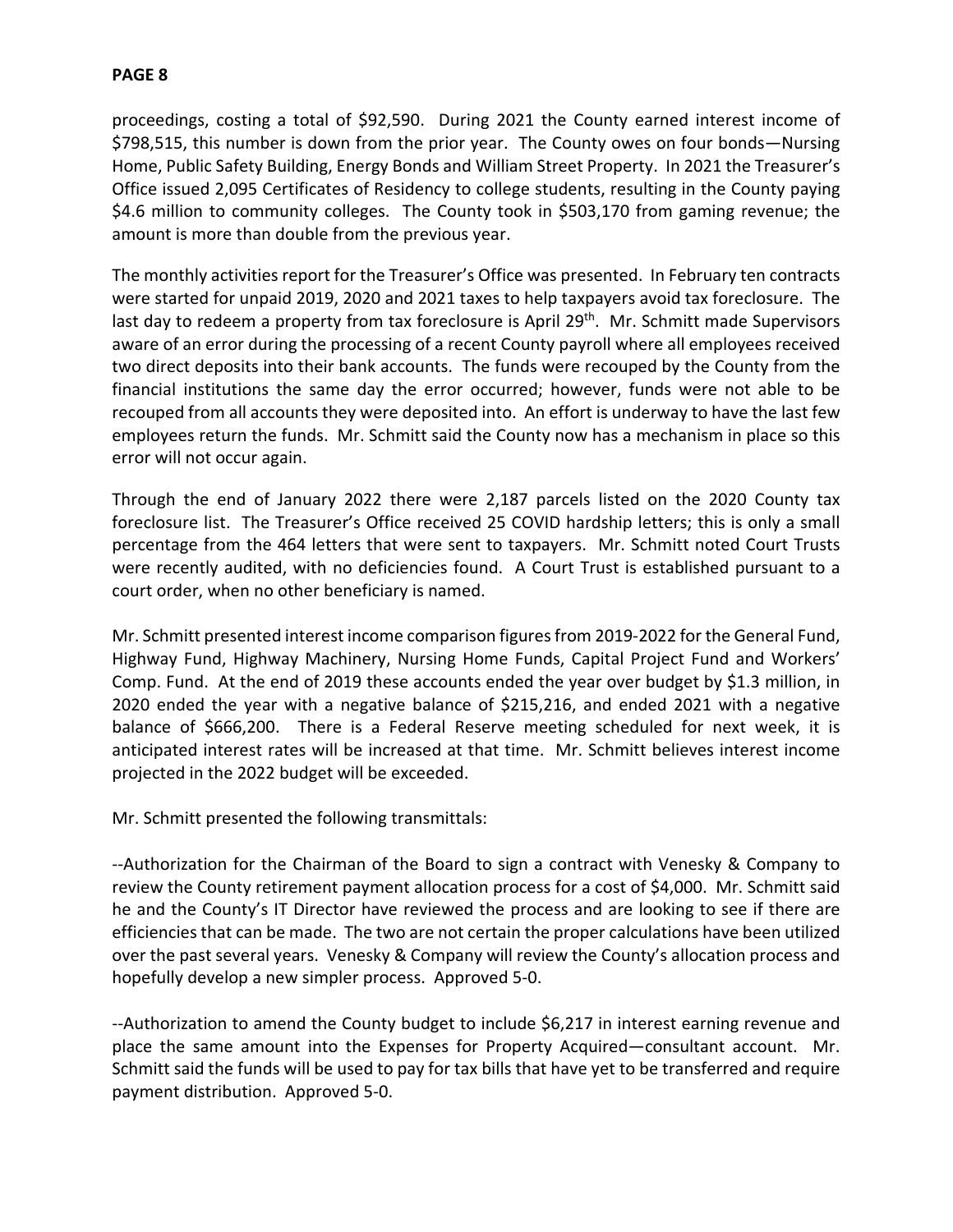Mr. Sams presented an end of the year financial report. The County's 2021 original budget reflected \$183,858,742 in revenues and \$187,514,604 in expenses with the use of \$3,655,862 of fund balance. The year ended with \$212,947,154 in revenues, \$183,335,165 in expenses. Notable revenue changes: included \$9.8 million in additional sales tax, \$3.3 in additional Workers' Comp revenue, \$3 million under budget Nursing Home revenue, \$3.5 million under budget Department of Social Service revenue and \$4.7 million under budget in Highway CHIPS and Marchiselli funds. The County transferred \$9.5 million from all fund balances during 2021 for budget adjustments and encumbrances. Mr. Sams reviewed additional revenues received in the general fund budget. At the end of 2021 the County had an unaudited General Unassigned Fund Balance of \$54 million.

Mr. Sams asked how much money the Board would want to carry in their fund balance. Mr. House noted salary negotiations in 2022 will still need to come from this account. He stated the importance of having the Board give serious thought to every financial decision they make, as the long term effect to taxpayers needs to be considered.

Mr. Sams presented information on ARPA Project funding. Last year the following projects were created: \$2.1 million for Gananda Parkway roundabout, \$300,000 cyber security software, \$350,000 firewall and network switches, \$750,000 sever and storage enhancements for IT, \$400,000 GIS conversion, \$1,975,000 County scanning and \$500,000 Court House elevator replacement. Projects created this year include \$360,000 for Social Service housing, \$75,000 for Sodus Point playground equipment and \$1,088,319 for Countywide EMS transportation project.

Mr. Sams presented a transmittal requesting authorization to amend the County budget to allocate Professional Service Workers Local 81382 IUE-CWA contract increases. The increases were negotiated in a 2022-25 collective bargaining agreement. Funds budgeted in the County's contingent fund need to be moved into the Department of Social Services Administration budget to pay for these salary increases. Approved 5-0.

Mr. House discussed with the Committee the need for County staff to be cross trained. He noted Mr. Sams will be working with Jamie Corteville, the Fiscal Officer in the Planning/Economic Development Department, to fill in for his position if needed.

Mr. House said today's discussion and transmittal are being brought forth at the request of prior meetings, and at the request of Chairman Miller. More details will be available next month on how the proposal will be executed. Mr. Lee said all 10 EMS transporting agencies in the County were sent a very short survey that would allow for the County to know their position on the proposal for a Countywide EMS transportation system. Only four agencies responded. One was in opposition to the proposal, two agencies were in favor of the proposal and one agency had both items they agreed and disagreed with in the proposal. Mr. Lee believes the only way to get EMS agencies on board with the proposed change in EMS transportation services is to implement the proposal. At this time the EMS transportation project does not have a timeline or a project manager, funding was made available through ARPA funds.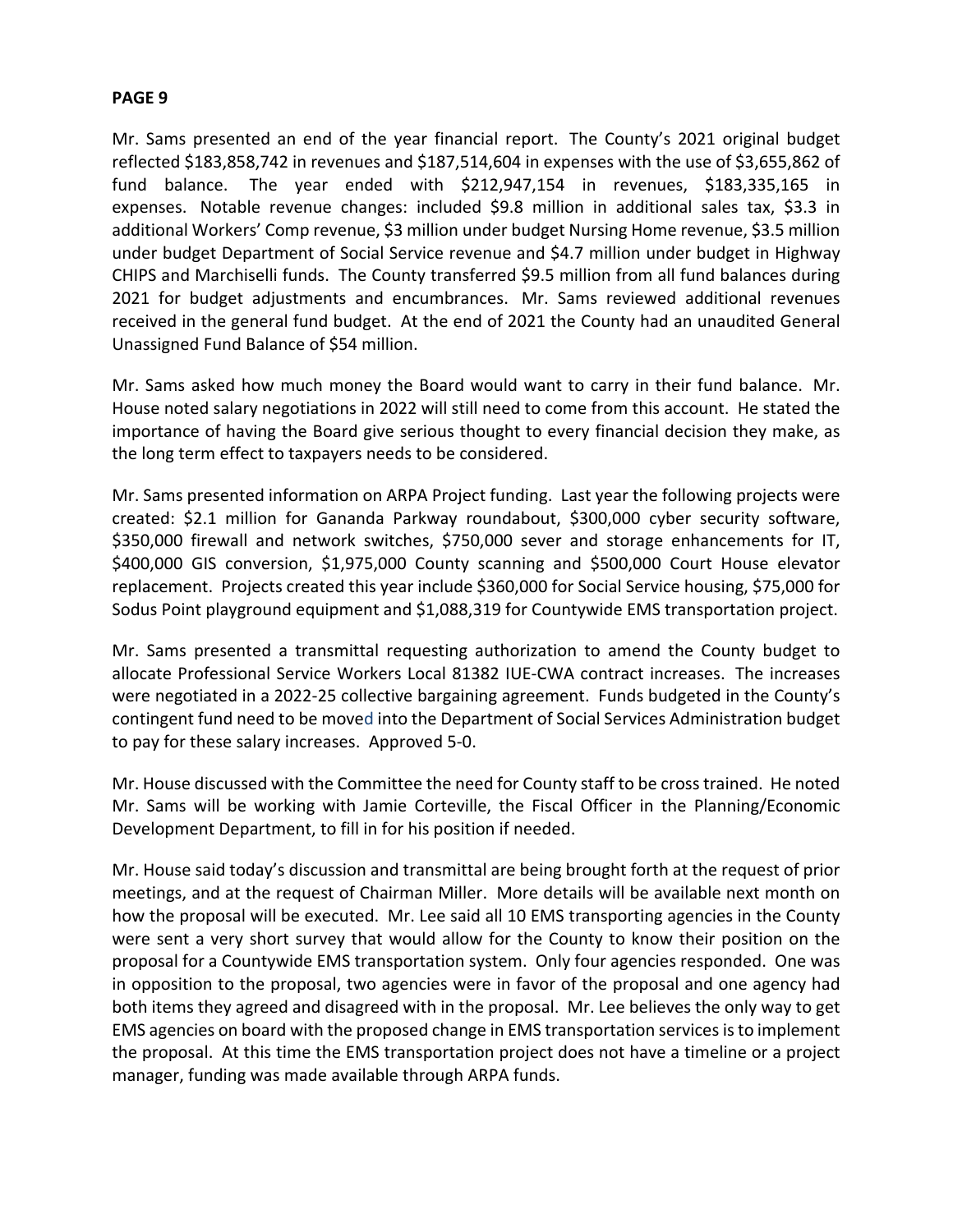A transmittal was presented requesting authorization to establish a County Emergency Medical Services Capital Project in the amount of \$1,088,319 and amend the budget. Mr. Lee stated the Board of Supervisors had the opportunity on at least two occasions to give their input on the proposal to establish a County owned and operated transporting EMS service to improve emergency response times. The initial proposed allocation will come from American Rescue Protection Act funds and be transferred into an EMS project account. Mr. Lee commended all EMS agencies in the County and the effort they put forth to provide the best service they can; however, when an EMS transport is not available it would be best if the County responded and could be on scene faster. After a brief discussion, it was agreed the survey would be re-sent to those agencies that did not respond and to the Town Supervisors. Approved 5-0.

Mr. Humbert updated the Committee on the following Land Bank activities:

The status of the trailer park on Old Lyons Road was questioned. Mr. Humbert said this is not a Land Bank project; however, provided some back ground. The Diocese of Rochester took over the property and was scheduled to receive \$2 million from the State to renovate the site. The Town of Lyons made so many demands for the project that the Diocese backed out of it. Trailers are being removed from the site and a meeting will take place later in the week with Town of Arcadia Representatives and Home Leasing—a premier developer of affordable housing in the State, who are facilitating a conversation with the State's Housing and Community Renewal Office.

The Land Bank has ownership of the Sand Hill Trailer Park. A proposal from Home Leasing will be entertained for this 100 acre site. Mr. Humbert stated the need for the Land Bank to work closely with municipalities on any such project.

Home Leasing may be interested in other sites in the County. Mr. Humbert sees this as a good opportunity. Trailers account for 10% of Wayne County housing stock. There is concern what will become of trailer parks as mobile homes deteriorate.

Someone is looking to purchase and renovate the RANDO property in Macedon. DEC again reviewed the site and found no new stipulations. The Committee will be kept up to date on the status of this property.

· Mr. Humbert noted he does not have a succession plan as he is a one person office, but he is working on that with the Land Bank Board.

If any municipality has property's that are in need of action through the Land Bank please bring them forward. The work the Land Bank does transforms neighborhoods. Mr. Humbert said if there are properties on the County's tax foreclosure list that a town would like taken care of, to reach out to him. He will be meeting with Mr. Schmitt at the beginning of April to review properties on the County's tax foreclosure list. A list of all properties remaining under Roll Section 8 will be brought into next month's meeting; these properties were placed in this designation due to potential environmental liability.